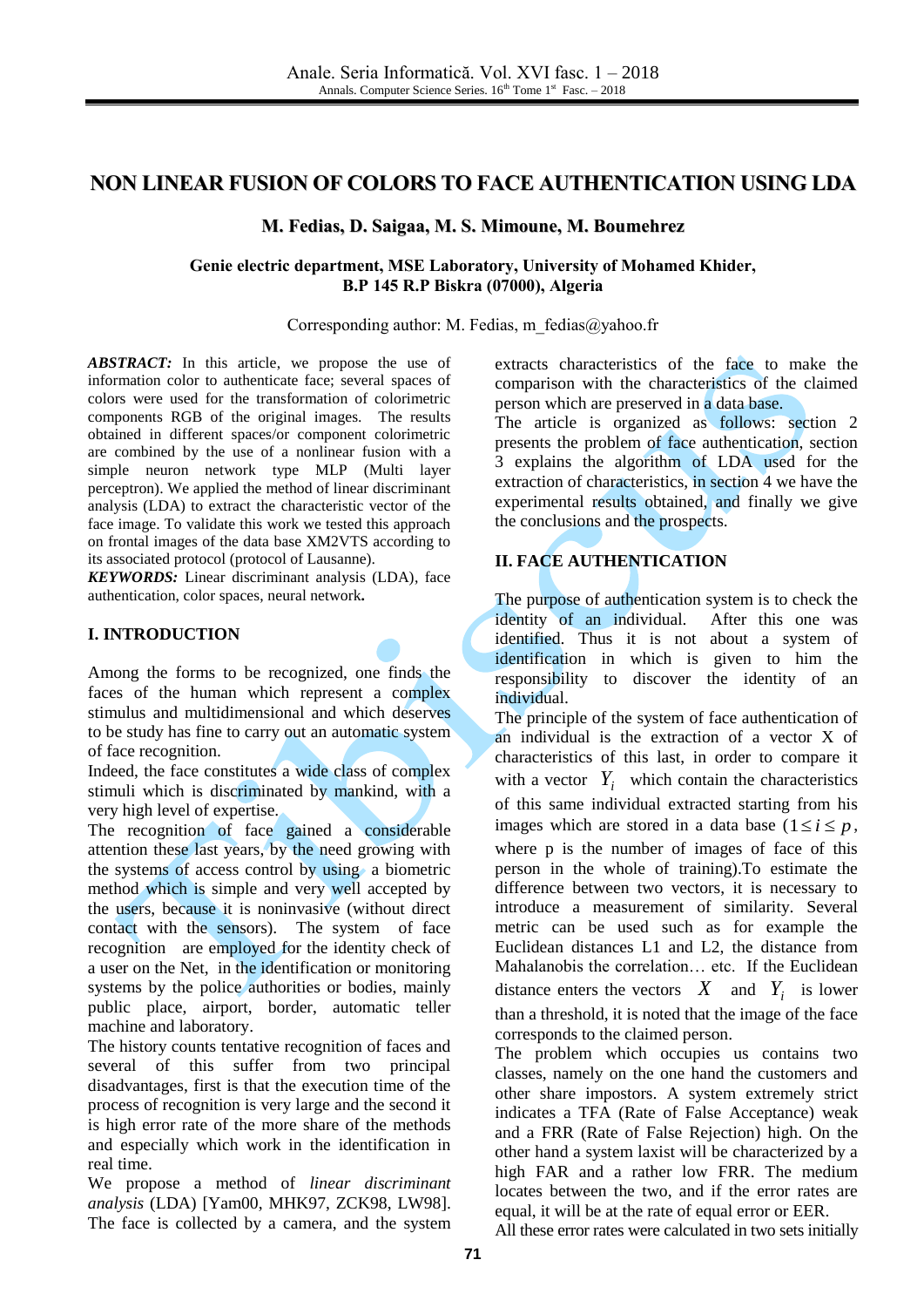in the whole of the evaluation, which will make it possible to fix the EER, Then in the whole test by using the parameters fixed previously. Thus, one can check the robustness of the authentication system.

# **III. EXTRACTION OF CHARACTERISTIQUE BY LDA**

The steps to follow to extract the discriminants for a set of images are [Yam00, BHK97, ZCK98, LW98]:

#### *a) Calculate the within class scatter matrix*

For the *ith* class, a scatter matrix ( $S_i$ ) is calculated as the sum of the covariance matrices of the centered images in that class.

$$
S_i = \sum_{x \in x_i} (x - m_i)(x - m_i)^T
$$
 (1)

 $m_i$  is the mean of the images in the class. The within class scatter matrix ( $S_W$ ) is the sum of all the scatter matrices.

$$
\mathbf{S}_{\mathbf{w}} = \sum_{i=1}^{c} \mathbf{S}_{i} \tag{2}
$$

*C* is the number of classes.

#### *b) Calculate the between class scatter matrix*

The between class scatter matrix  $(S_B)$  measures the amount of scatter between classes.

$$
S_B = \sum_{i=1}^{c} n_i (m_i - m)(m_i - m)^T
$$
 (3)

 $n_i$  is the number of images in the class, *m* is the mean of all the images.

### *c) Solve the generalized eigenvalue problem*

Solve for the generalized eigenvectors (*V* ) and eigenvalues  $(\Lambda)$  of the within class and between class scatter matrices.

$$
S_{B}V = \Lambda S_{W}.V
$$
 (4)

### *d) Keep first C-l eigenvectors*

Sort the eigenvectors by their associated eigenvalues from high to low and keep the first  $C -1$ eigenvectors. These eigenvectors form the Fisher basis vectors.

*e) Project images onto basis vectors*

Project all the original images onto basis vectors by calculating the dot product of the image with each of the basis vectors.

#### **IV. EXPERIMENTAL RESULTS**

#### **IV.1 DATA BASE**

Our objective is to develop an application of face recognition thanks to a particular tool, and then test it on a data basis of faces, according to a quite precise protocol. So as to facilitate the comparison of the results who are indeed subjected to quality standards, we will present the data base XM2VTS.

The principal choice of this data base is its big size, with 295 people and 2360 images in total and its popularity, since it became a standard in the audio and visual biometric community of identity verification [M+99].

For each person eight catches were carried out in four sessions distributed for five months.

The protocol related to XM2VTS divides the base into two categories 200 customers and 95 impostors, the people are of the two sexes and various ages. The photographs are of high color quality and size (256x256).

The protocol of Lausanne shares the data base in three sets [LG98]:

- 1. The set of **training** (training): it contains information concerning the known people of the system (only customers)
- 2. The set of **evaluation** (validation): allows to fix the parameters of the face authentication system.
- 3. The set of **test** : allows to test the system by presenting images of people being completely unknown to him.

For the class of impostors, 95 impostors are divided in two sets: 25 for the set of evaluation and 75 for the set of test.

The sizes of the various sets are included in table 1.

| Table 1. Distribution of the photographs in the various |  |  |
|---------------------------------------------------------|--|--|
|                                                         |  |  |

| set        | customers            | impostors             |  |
|------------|----------------------|-----------------------|--|
| training   | 600<br>(3by subject) |                       |  |
| Evaluation | 600<br>(3by subject) | 200<br>(8 by subject) |  |
| Test       | 400<br>(2 subject)   | 560<br>(8 by subject) |  |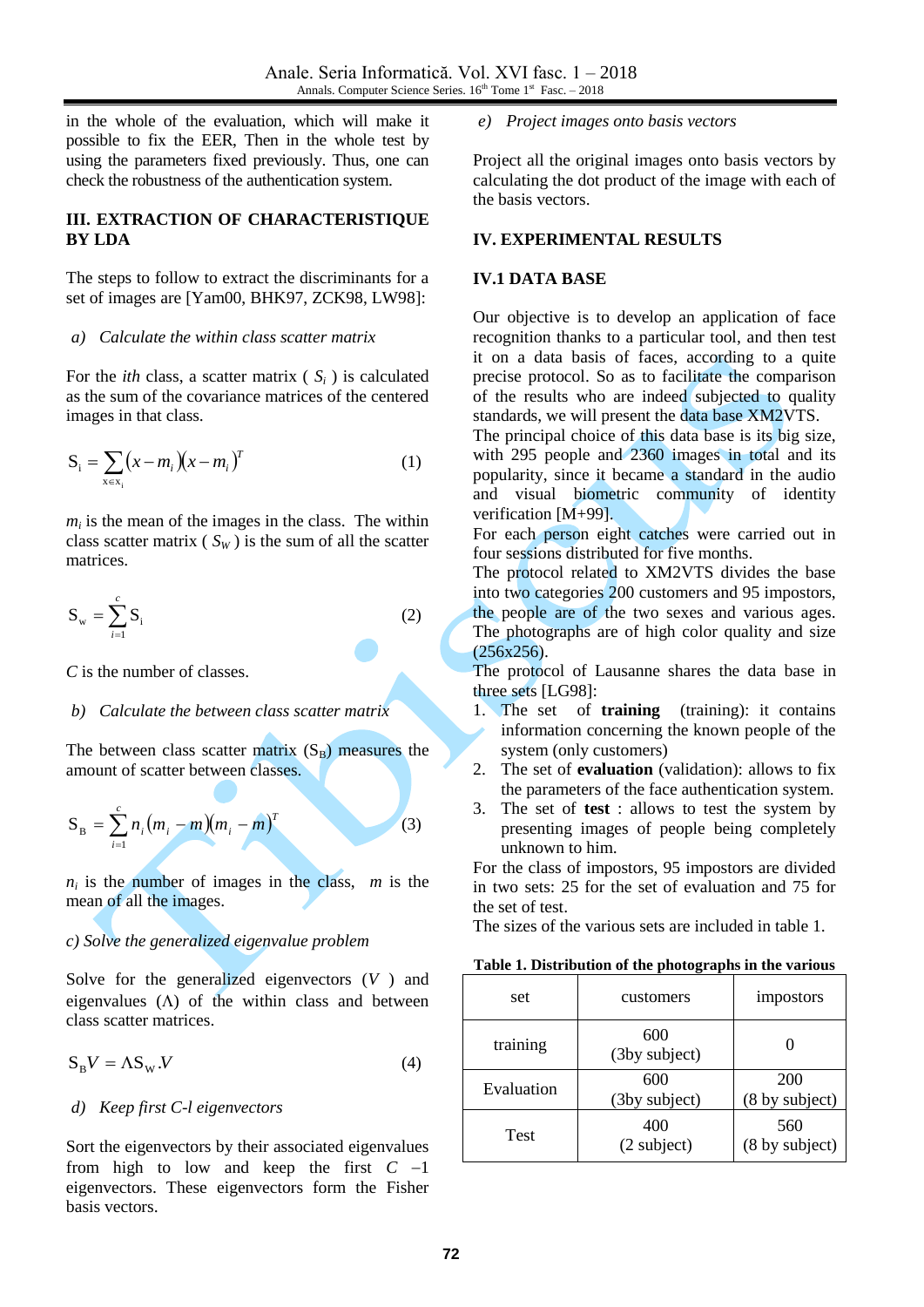

**Figure 1. Examples of photographs of XM2VTS base [M+99]**

### **IV.2 PRETREATMENT**

The pretreatment is a significant phase in the total process of authentication. It is a simple method which increases the performances of the system in general. It often allows a first reduction of the data and it mitigates the effects of a difference in conditions at the time of the catches of sights.

By looking at the images one can realize directly what appears on the level of the neck as the collars of the chemise… etc in addition the hair is also a changing characteristic with the course time. This is why we have to decide to cut the images and from which the operation is to extract only the essential parameters for the identifier and who changes very little with time.

One uses low uniform filtering passes for the decimation.

When the images are filtered by a filter low passes, one can reduce quite wide the resolution of the images. Thus the images of dimension (NxN) after cutting are transformed into a dimension  $(N/2xN/2)$ after decimation (see figure 2 then we make the photonormalisation with the images, a photonormalisation has a double effect: on one hand it removes for any vector a possible shift compared to the origins and then it removes any effect of amplification (multiplication by a scalar). For each image one carries out the following operation:

photonormalisation (x) = 
$$
\frac{x - mean(x)}{std(x)}
$$
 (5)

Finally one applies the standardization which acts on a group of images (for each component, one withdraws the average of this component for all the images and one divided by the standard deviation).



**Figure 2. a) image of entry, b) image after cutting and c) image after decimation.**

### **IV.3 EXTRACTION OF CHARACTERISTICS**

The extraction of the characteristics is done by the method of linear discriminant Analysis (LDA). The method proceeds as we already detailed with the section 3.

#### **IV.4 CLASSIFICATION**

In the problem of identity check, we seek to define, for each person, or in a total way, a threshold. This threshold will determine the minimum resemblance between two images to admit that it is about the same minimum the resemblance will be expressed like a maximum distance between the characteristics of the two images.

To fix threshold we will use the whole of evaluation to fix the weights of the neurons network.

# **IV.5 COMPARAISON**

We carried out our experiments on several spaces colors [Har99, S+11]. To make a comparison of results, we presented the latter with a basic method LDA, which has these parameters:

- $\checkmark$  Pre treatment with photonormalisation
- $\checkmark$  Coefficients: following coefficients of sorted projection decreasing eigenvalues (100 clean vectors)
- $\checkmark$  Measure score (similarity): correlation.
- Thresholding: Total.

Without nonlinear fusion we obtained the results in table II.

We can see that the result obtained with the use of component color {Cr}of the space color YCrCb is the best with a EER of about **1.65%** by using only 100 principal components of the entry vector face and a rate of success RS of **96.10%** .

For the improvement of the performance of this system, we have applied a nonlinear fusion for classification with a simple network of neurons of type MLP (Multi layer perceptron). This network consists of three layers: sleep of entry, sleep hidden and sleep of exit. Each layer contains a finished number of the units which one calls the neurons that receive the signals of activation of the other neurons, by treating them then transmitted the output signal to all the units of the following layer. Each neuron of the layer (i-1) is connected to all neuron of layer (i). There is no connection between the units of the same layer [Tou92, St-A\*\*]. Figure 3 shows the synoptic diagram of the network of neuron MLP to a hidden layer. In our work we used networks MLP like a binary classifier (customer where impostor).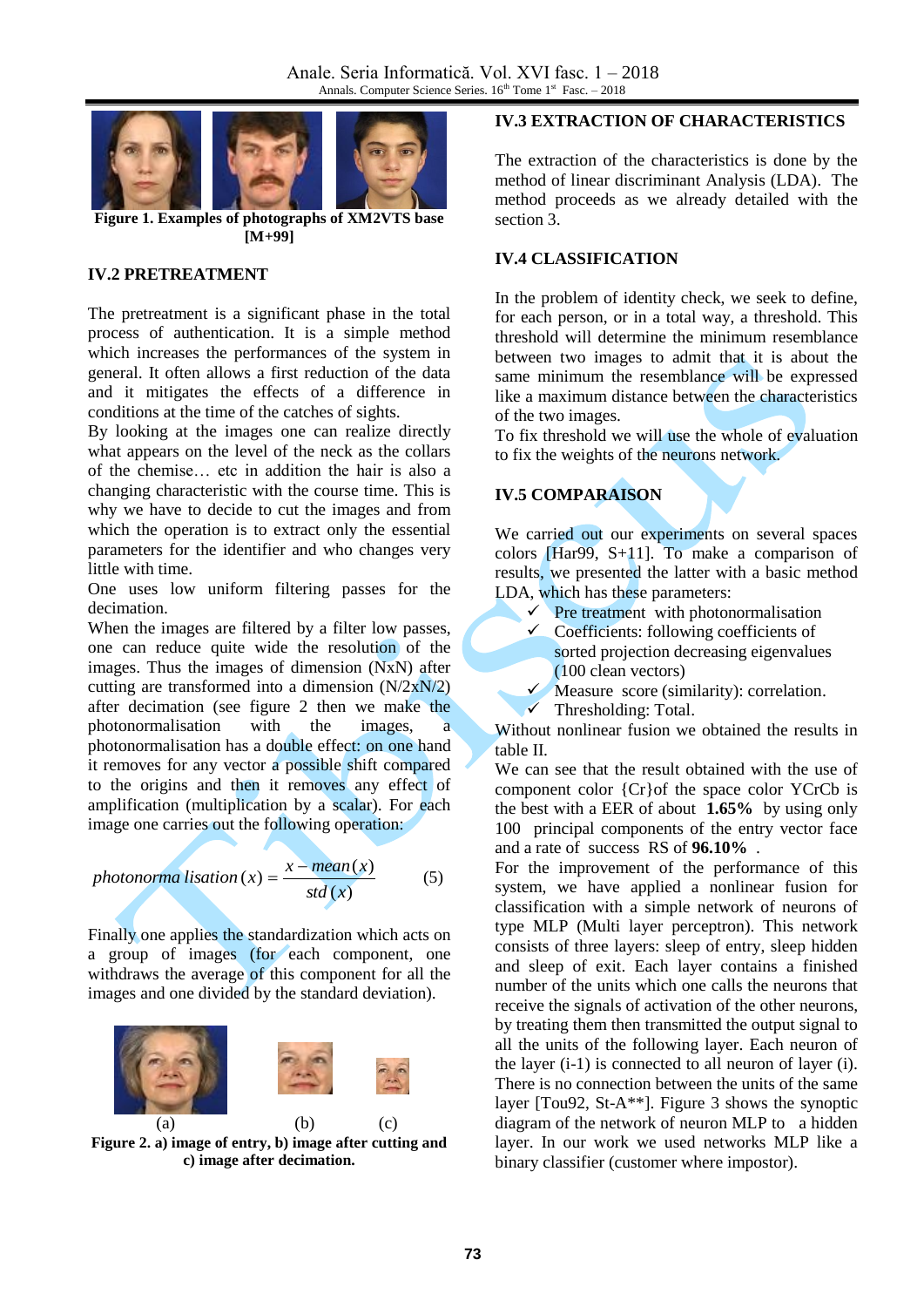Anale. Seria Informatică. Vol. XVI fasc. 1 – 2018 Annals. Computer Science Series. 16<sup>th</sup> Tome 1<sup>st</sup> Fasc. - 2018

| with method LDA |                       |            |            |                  |            |           |  |
|-----------------|-----------------------|------------|------------|------------------|------------|-----------|--|
|                 | Ensemble d'évaluation |            |            | Ensemble de Test |            |           |  |
| Comp            | <b>FRR</b>            | <b>FAR</b> | <b>EER</b> | <b>FRR</b>       | <b>FAR</b> | <b>RS</b> |  |
| X               | 0,030                 | 0,030      | 3,01%      | 0,030            | 0,031      | 93,91%    |  |
| Y               | 0,032                 | 0,033      | 3,22%      | 0,025            | 0,035      | 93,97%    |  |
| Z               | 0,027                 | 0,027      | 2,69%      | 0,018            | 0,030      | 95,23%    |  |
| Y               | 0,030                 | 0,030      | 2,99%      | 0,033            | 0,031      | 93,62%    |  |
| Cr              | 0,017                 | 0,016      | 1,65%      | 0,023            | 0,017      | 96,10%    |  |
| Cb              | 0,032                 | 0,032      | 3,20%      | 0,025            | 0,029      | 94,62%    |  |
| R               | 0,037                 | 0,036      | 3,65%      | 0,048            | 0,033      | 91,94%    |  |
| G               | 0,030                 | 0,031      | 3,04%      | 0,023            | 0,032      | 94,56%    |  |
| B               | 0,027                 | 0,026      | 2,65%      | 0,015            | 0,030      | 95,53%    |  |
| Y               | 0,032                 | 0,033      | 3,22%      | 0,030            | 0,032      | 93,78%    |  |
| Ī               | 0,028                 | 0,028      | 2,83%      | 0,028            | 0,022      | 95,03%    |  |
| Q               | 0,020                 | 0,020      | 1,99%      | 0,030            | 0,020      | 94,99%    |  |
| Y               | 0,032                 | 0,033      | 3,22%      | 0,030            | 0,032      | 93,78%    |  |
| U               | 0,030                 | 0,031      | 3,05%      | 0,020            | 0,027      | 95,33%    |  |
| V               | 0,022                 | 0,021      | 2,13%      | 0,025            | 0,022      | 95,27%    |  |
| Η               | 0,067                 | 0,066      | 6,65%      | 0,055            | 0,083      | 86,22%    |  |
| S               | 0,023                 | 0,024      | 2,38%      | 0,030            | 0,026      | 94,38%    |  |
| V               | 0,033                 | 0,034      | 3,35%      | 0,040            | 0,031      | 92,89%    |  |
| $_{\rm I1}$     | 0,030                 | 0,031      | 3,03%      | 0,030            | 0,033      | 93,73%    |  |
| 12              | 0,033                 | 0,032      | 3,21%      | 0,038            | 0,032      | 93,06%    |  |
| I3              | 0,017                 | 0,017      | 1,67%      | 0,030            | 0,015      | 95,50%    |  |

**Table 2. Error Rate of the colorimetric components** 



**Figure 3. A network MLP with a hidden layer**

We involved the MLP with pairs element (distances intra from Customers, distances extra from impostors) of the set of evaluation to fix the parameters of network MLP. To evaluate the performances of the authentication system by using a classifier MLP. Then we calculate the success rates of this classifier in the set of test.

The parameters chosen for our MLP are:

- A layer hidden with nine neurons .
- Three neurons in the layer of input.
- Two neurons in the layer of output .

The parameters of entry of network MLP are:

- The distance by using the first component color of LDA.
- The distance by using the second component color of LDA.
- The distance by using the third component color of LDA.

The various success and error rates in the test set by using a classifier MLP are shown in the table 3.

|  |  | Table 3. Error Rates by nonlinear fusion |  |
|--|--|------------------------------------------|--|
|  |  |                                          |  |

|               | Error rate in test set |        |        |  |
|---------------|------------------------|--------|--------|--|
| color         | <b>FRR</b>             | FAR    | RS     |  |
| <b>YCrCb</b>  | 0,0175                 | 0,008  | 97,45% |  |
| <b>RGB</b>    | 0,0175                 | 0,0271 | 95,54% |  |
| YIQ           | 0,02                   | 0,0058 | 97,42% |  |
| <b>YUV</b>    | 0,0175                 | 0,0132 | 96,93% |  |
| <b>HSV</b>    | 0,01                   | 0,0272 | 96,28% |  |
| <b>I1I2I3</b> | 0,02                   | 0,0089 | 97,11% |  |
| <b>XYZ</b>    | 0,0175                 | 0.0329 | 94,96% |  |

It is observed that the nonlinear fusion of the results of the three components colors of space YCrCb color gives the best rate of success RS = **97.45 %**. That wants to say an improvement about 1.35**%** to the use of only one colorimetric component as characteristic of entry to the face authentication system. And we observe that the FRR is large compared to the FAR which is the very weak ;thus the system does not accept an impostor easily that wants to say that we can employ this kind of the strict system if high safety is required.

We can see easily that color information with all spaces colors used, improves the performance of the face authentication system compared to the use of the images in levels of gray with this system.

We found a rate of success RS of **93.03 %** with the use of the images in levels of gray. This means that the use of the color information especially the color space YCrCb, as a characteristic of entry with the method of linear discriminant analysis LDA and nonlinear fusion by networks of neuron of the type MLP to the face authentication system makes an improvement in the rate of success about **4.42 %** compared to the use of the images represented in level of gray.

# **CONCLUSION**

We found that the use of nonlinear fusion by networks of neuron of type MLP as classifier on colorimetric components improves the performance of the face authentication system especially with the color space YCrCb which gives the best rate of success RS about **97.45 %**.

And if we compare this results with that obtained in levels of gray we find an improvement in the rate of success about **4.42 %.** 

In future work we propose the fusion of the various methods with various colorimetric components.